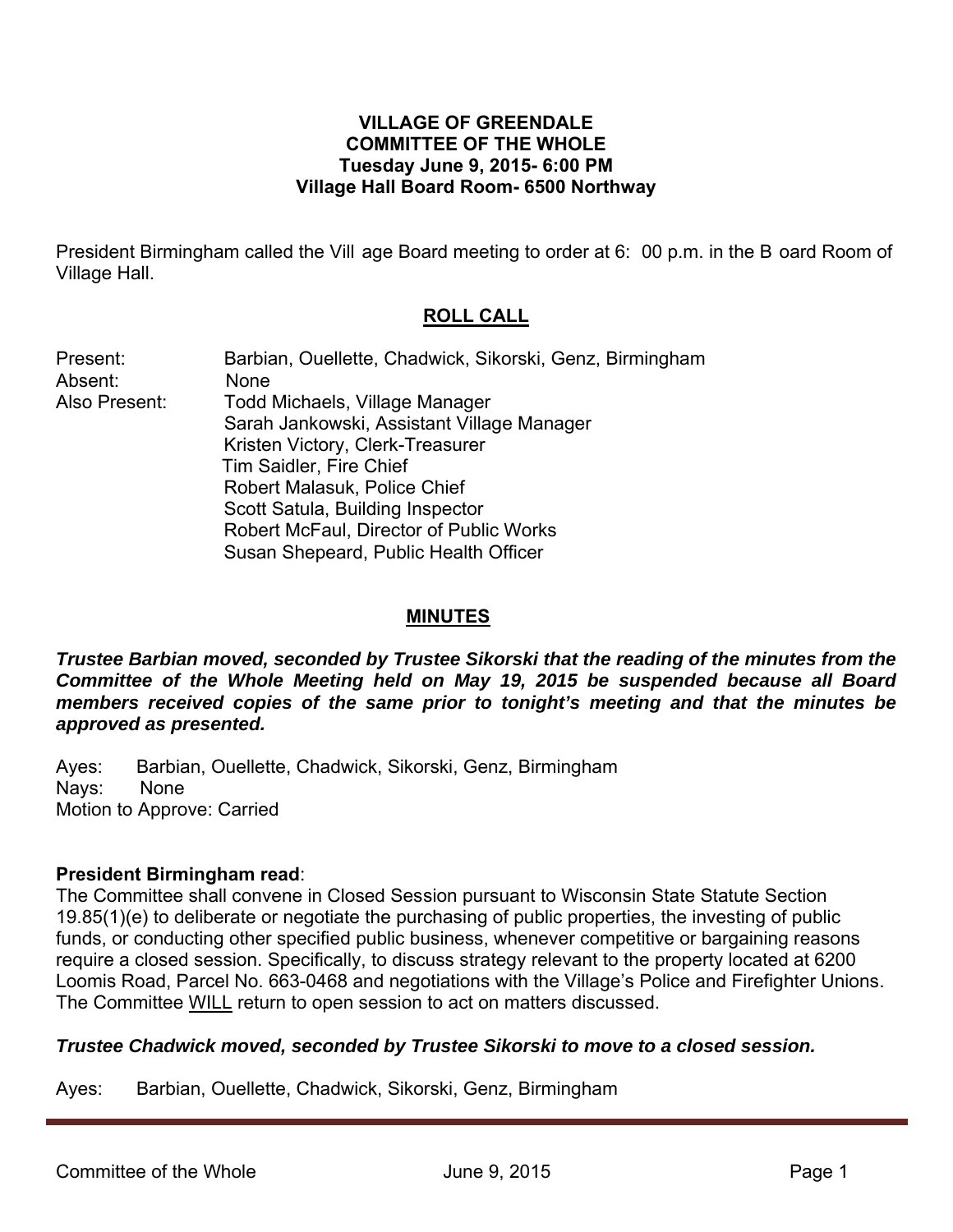Nays: NONE Motion to Approve: Carried

### **The meeting adjourned to closed session at 6:02 p.m.**

## **RETURN TO OPEN SESSION**

The Board reconvened into Open Session at 6:32 p.m.

## **CITIZENS' COMMENTS**

**None** 

### **STANDING COMMITTEE REPORTS**

#### **A. Finance Committee**

### **i. Consider awarding the bids of the Hose Tower Renovation Project (FC15-08)**

### *The Finance Committee recommends and Trustee Barbian so moved seconded by Trustee Ouellette to refer the award the bid of the Hose Tower Renovation Project (FC15-08) as presented to the Board of Trustees.*

Ayes: Barbian, Ouellette, Chadwick, Sikorski, Birmingham Nays: NONE Abstain: Genz (due to a conflict of interest) Motion to Approve: Carried

### **ii. Discussion and necessary action pertaining to changing the authorized staffing for the Health Department (FC 15-10)**

Health Director, Sue Shepeard asked that the full time Health Clerical position be made part time, and the part time Nurse Supervisor position be made full time. She explained that the workload has changed over the years, moving away from clerical work as more is online and streamlined with computers. She is more in need of skilled nurses. The increase to the budget of \$7,300 would be necessary to make this change.

*Trustee Barbian moved to refer to the Board of Trustees the staffing changes as requested in FC 15-10 to change the full time clerk/typist position to part time and to increase the part time nursing supervisor position to full time, seconded by Trustee Ouellette.*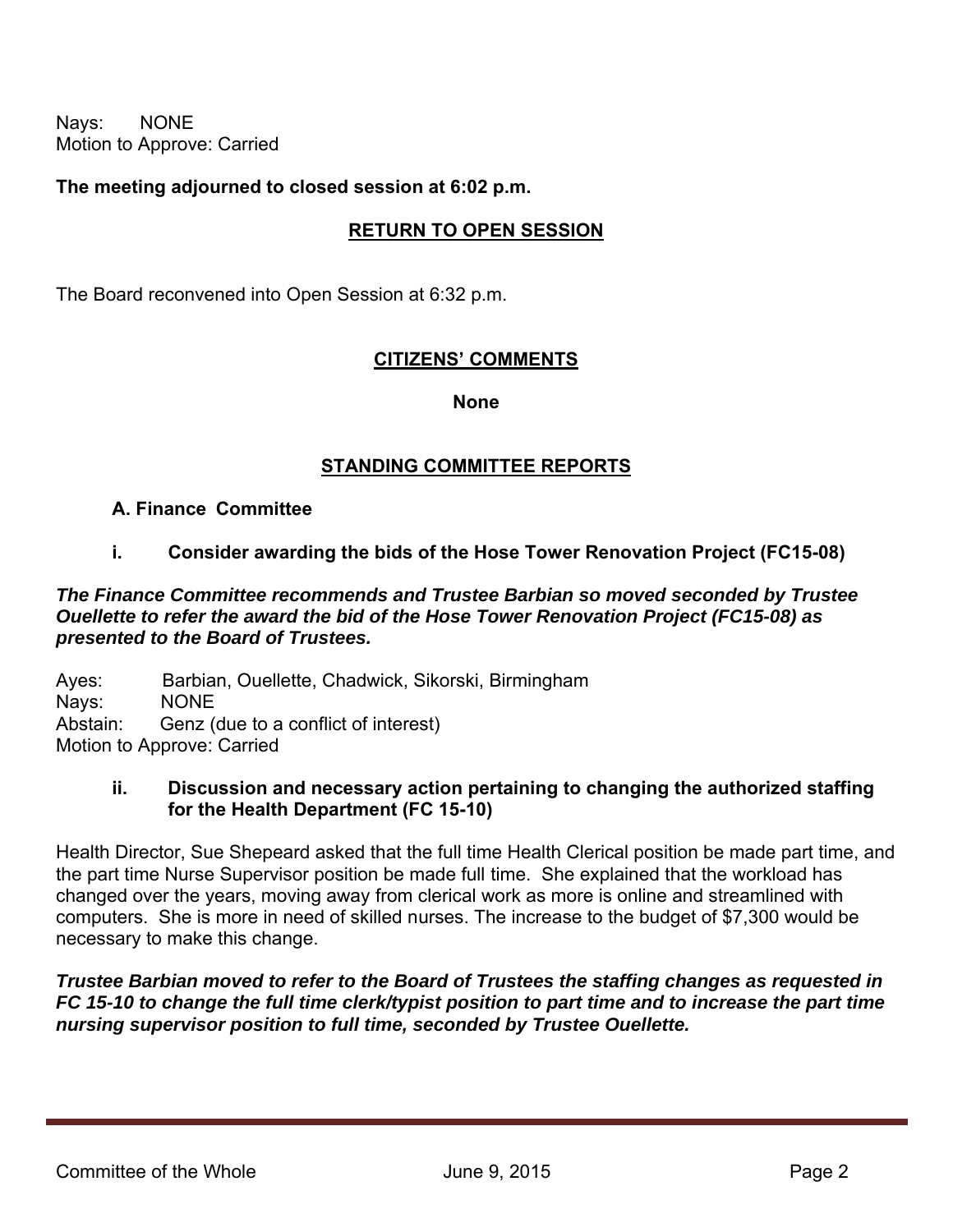Trustee Sikorski commended Sue Shepeard for her innovative work at the Health Department. Trustee Genz likewise made positive comments to this change in the Health Department. President Birmingham commended Sue and the work she has done with the Health Department.

Ayes: Barbian, Ouellette, Chadwick, Sikorski, Genz, Birmingham Nays: None Motion to Approve: Carried

### **iii. Consider approval of Applications for Beverage Operators and Liquor Licenses (FC 15-11)**

*Trustee Barbian moved to refer approval of the business licenses (for both new licenses and renewals) for the Various classes of Liquor Licenses (Class "A" and Class "B"); Various classes of Beer and Fermented Malt Beverages Licenses (Class A and Class B); including Temporary Class B Beer and Fermented Malt Beverages; Class C Wine License; Beverage Operator Licenses; Regular and Temporary; and Amusement Arcade Licenses as listed. The various licenses are for one (1) year, running from July 1, 2015 to June 30, 2016 or for specific event dates as stated on application to the Board of Trustees, seconded by Trustee Ouellette.* 

Ayes: Barbian, Ouellette, Chadwick, Sikorski, Genz, Birmingham Nays: None Motion to Approve: Carried

## **iv. Finance Committee internal audit review of bills presented for payment.**

*Trustee Ouellette stated that she reviewed several bills she had pulled and they all met the standards required.*

#### **v. Approval of Accounts Payable checks for payment**

*Trustee Barbian moved to refer approval of the Account Payable check numbers 50237 to 50345 in the amount of \$184,925.41, ACH payments in the amount of \$208,188.18, P-CARD Purchases in the amount of \$103,067.86 for a total of \$496,181.45 to the Board of Trustees, seconded by Trustee Ouellette.* 

Discussion: Trustee Genz had a question regarding baggage fees. Many voiced that airlines charge baggage fees and staff will check that the fees were not for extra baggage.

 Ayes: Barbian, Ouellette, Chadwick, Sikorski, Genz, Birmingham Nays: None Motion to Approve: Carried

#### **vi. Status of Accounts**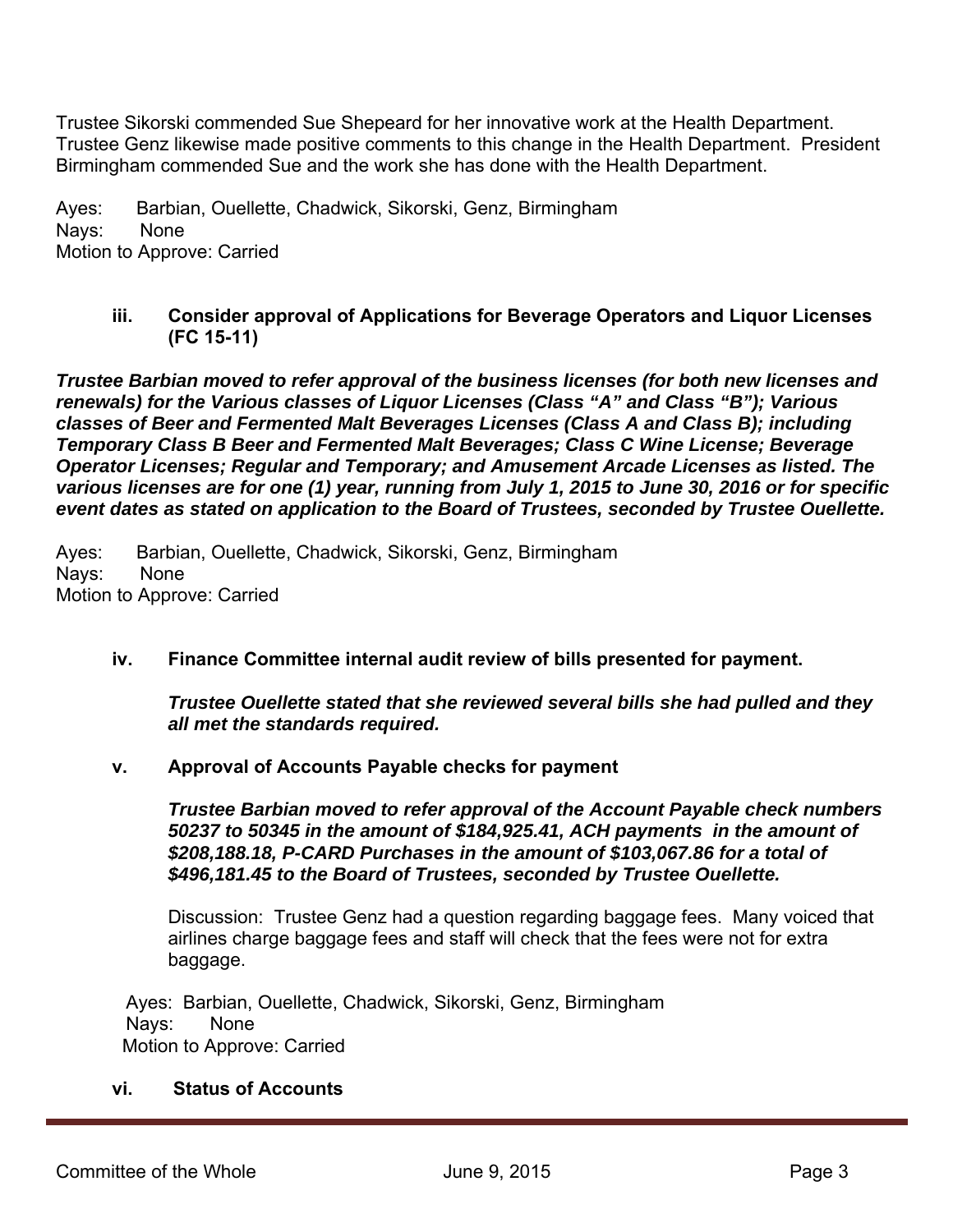## *Clerk-Treasurer Victory stated that the accounts are in order and in line with the 2015 Budget expectations*

- B. Plan Commission- Nothing.
- C) Library Board- Nothing
- D) Public Works Committee Nothing
- E) Board of Health- Nothing
- F) Public Health, Welfare & Safety Nothing
- G) Park & Recreation Nothing

# **OLD BUSINESS**

# **A) BOT 15-18 2015 Annual Village Board and Committee Organizational Meeting- 2015 Board and Committee Appointments and Discuss Filling the Trustee Vacancy.**

President Birmingham made a recommendation of Trustee Genz to the Plan Commission, Trustee Ouellette to the Board of Tax Review, keeping Trustee Barbian as the chair of the Finance Committee, keeping Trustee Sikorski as the chair of the Public Works Committee, keeping Trustee Sikorski on the Library Board, Trustee Ouellette to remain on Park and Rec, Zoning Board to maintain Henry Kosarzycki, Trustee Chadwick to remain on the Historical Commission, Trustee Genz to remain on the Board of Health, and Trustee Sikorski to remain on the Learning Center.

### *Trustee Barbian moved to refer to the Board of Trustees, seconded by Trustee Ouellette to approve the appointments as presented by President Birmingham.*

President Birmingham stated that the Plan Commission, CDA, and Police and Fire Commission appointments will be made at the meeting on June 16, 2015. Trustee Chadwick recommended dropping Village Board representation from the Greendale Environmental Group as the group has not contacted the Board in many years. Manager Michaels will check into this further. President Birmingham made note that the Committee of the Whole is intended to allow the more involvement of public.

Ayes: Barbian, Ouellette, Chadwick, Sikorski, Genz, Birmingham Nays: None Motion to Approve: Carried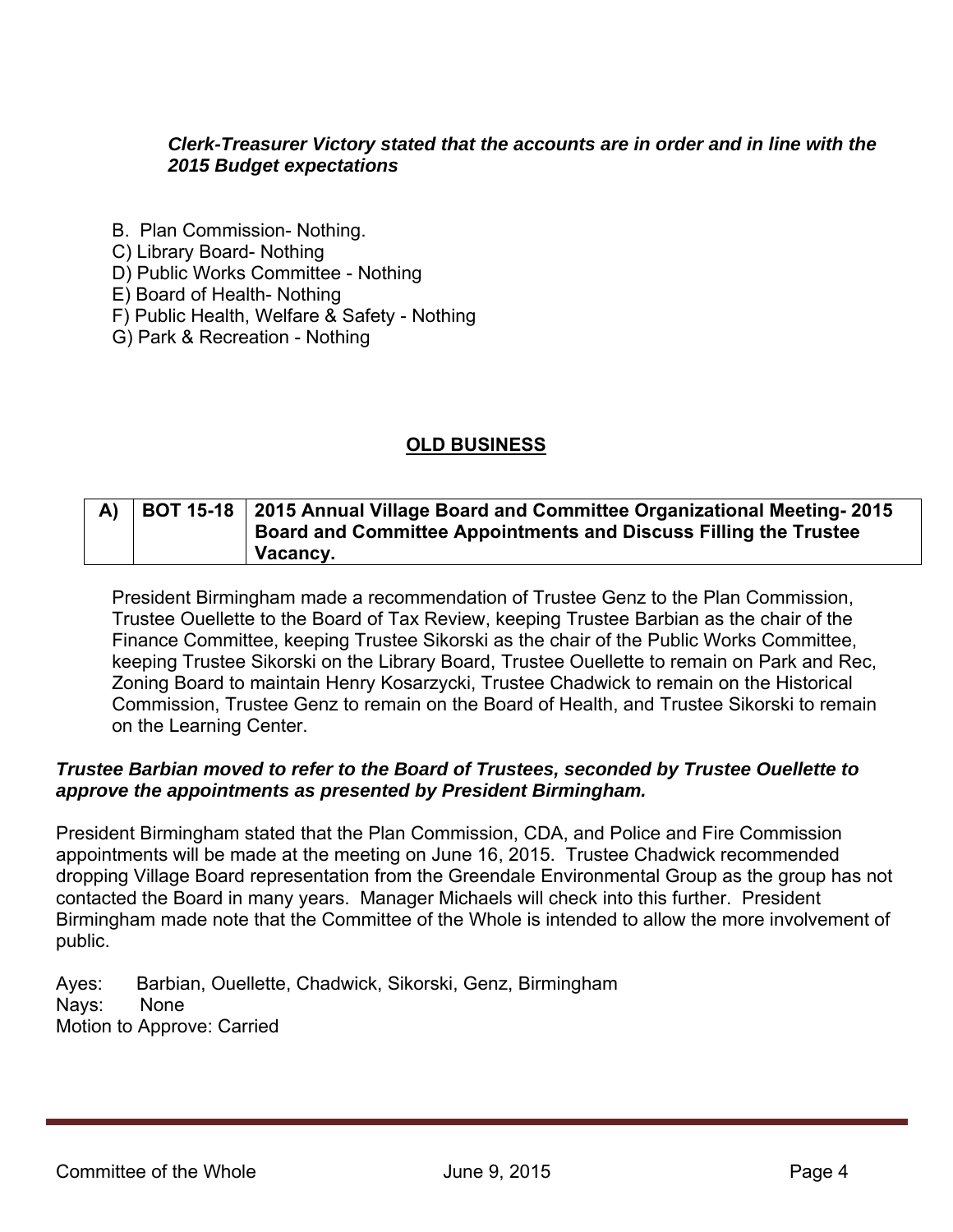# **NEW BUSINESS**

|                  | A) BOT 15-24   Discussion and necessary action on a Special Community Event Permit- |
|------------------|-------------------------------------------------------------------------------------|
| $\vert$ (COW 15- | Greendale Lions Club, Family 4 <sup>th</sup> Fest                                   |
| 05)              |                                                                                     |

### *Trustee Barbian moved, seconded by Trustee Ouellette to refer approval of the Special Community Event Permit Application- Greendale Lions Club, Family 4th Fest.*

Ayes: Barbian, Ouellette, Chadwick, Sikorski, Genz, Birmingham Nays: None Motion to Approve: Carried

| A) BOT | $15 - 25$ | Special Community Event Permit – Greendale Entertainment Association –  |
|--------|-----------|-------------------------------------------------------------------------|
|        | And 15-26 | "Saturday Night Fun on the Green" Saturday Night Gazebo Entertainment   |
|        | (COW 15-  | Series and Special Community Event Permit – Greendale Park & Recreation |
|        | 06 and 07 | Department- Sunday "Village Nights on the Green" and the Greendale Open |
|        |           | <b>Market Entertainment</b>                                             |

*Trustee Barbian moved to refer to the Board of Trustees, seconded by Trustee Ouellette, the Special Community Event Permit Applications BOT 15-25 and BOT 15-26, Greendale Entertainment Association –"Saturday Night Fun on the Green" Saturday Night Gazebo Entertainment Series and Special Community Event Permit – Greendale Park & Recreation Department– Sunday "Village Nights on the Green" and the Greendale Open Market Entertainment*

Ayes: Barbian, Ouellette, Chadwick, Sikorski, Genz, Birmingham Nays: None Motion to Approve: Carried

## **OFFICERS REPORTS**

- **A) Village Manager's Report: None**
- **B) Village President's Report: None**

**Citizens' Comments None**